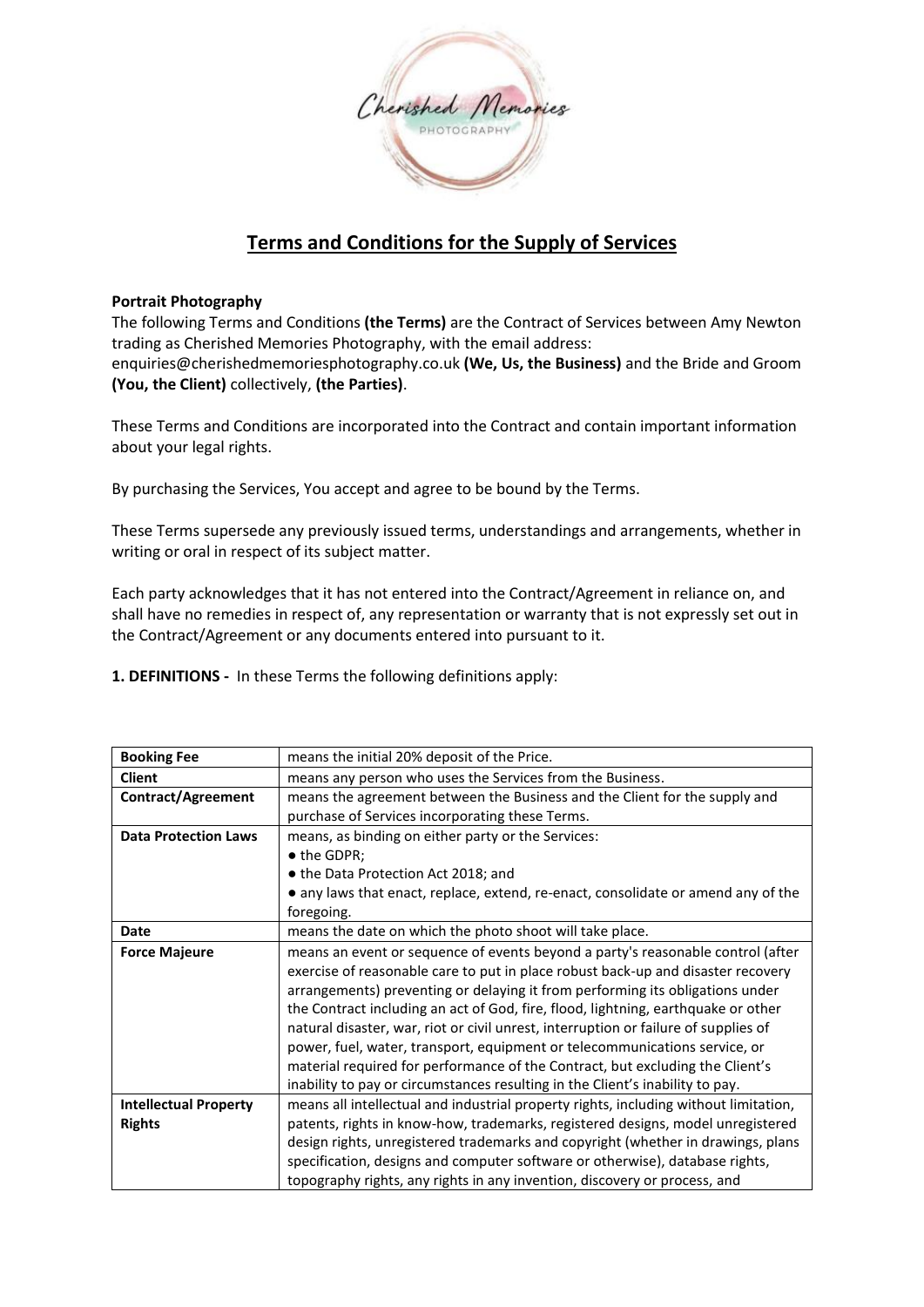|                           | applications for and rights to apply for any of the foregoing, in each case in the |
|---------------------------|------------------------------------------------------------------------------------|
|                           | United Kingdom and all other countries in the world.                               |
| Location                  | Place of photo shoot specified in separate schedule contract agreement.            |
| <b>Meeting</b>            | means the consultation meeting that the Client and Photographer will have prior    |
|                           | to photo shoot if the Client wishes to meet beforehand.                            |
| <b>Order and Order</b>    | means the Client will place the Order as an offer in the formation of a contract   |
| Acknowledgement           | and the Business will supply an Order Acknowledgement as the acceptance.           |
| Package                   | means the photography package chosen.                                              |
| Payment                   | means the required methods and timing of payments by the Client to the             |
|                           | Business as specified in Clause 5 below.                                           |
| Photographer              | means Amy Newton and / or the appointment of another photographer by Amy           |
|                           |                                                                                    |
|                           | Newton.                                                                            |
| <b>Price</b>              | means the amount payable.                                                          |
| <b>Products</b>           | means the products that the Photographer provides including photographs,           |
|                           | albums, prints and canvases.                                                       |
| <b>Services</b>           | means the services that the Business supplies.                                     |
| Time                      | means the time specified by client in separate schedule contract agreement.        |
| <b>Registered Address</b> | means the Photographers registered address.                                        |
| <b>Schedule 1</b>         | means a separate contract form the Client will need to complete.                   |
| <b>Schedule 2</b>         | means a separate contract form the Client will need to complete.                   |

# **2. APPLICATION**

**2.1** No variation of these Conditions or to an Order or to the Contract shall be binding unless expressly agreed in writing by Us.

**2.2** Marketing and other promotional material relating to the Services are illustrative only and do not form part of the Contract.

2.3 Where the phrase 'in writing' is used in this Agreement, it shall be understood as including emails.

## **3. BOOKING FEE**

**3.1** Upon receipt of the Order Acknowledgment, the Client shall pay the Booking Fee.

**3.2** Payment of the Booking Fee is:

3.2.1 The Client's acceptance of these Conditions; and

3.2.2 Guarantees the Date.

**3.3** The Booking Fee is non-refundable or transferable in the event of cancellation by the Client.

## **4. CONSULTATION**

**4.1** If the Client wishes to meet beforehand, the parties will have a Meeting.

**4.2** The date, time and location of the Meeting will be agreed between the parties.

**4.3** During the Meeting the Client will provide information specified in Schedule 1 and 2.

**4.4** In the event that the Client wants to make any changes to Schedule 1 or 2, they must inform Us in writing at least 2 weeks before the photo shoot.

## **5. PAYMENT**

**5.1** Following payment of the Booking Fee, the balance of the Price is to be paid by midnight before the date of the photo session.

**5.2** Payment for any additional images or Products must be made at the time of Order. **5.3** Bank Transfer (BACS) payments are acceptable too to the Bank Account specified in Schedule 1.

**5.4** No Products will be delivered until all payments have been received in full.

**5.5** Where payment is to be made by a third party, the Client acknowledges that they shall remain responsible for any balance outstanding in respect of the Contract.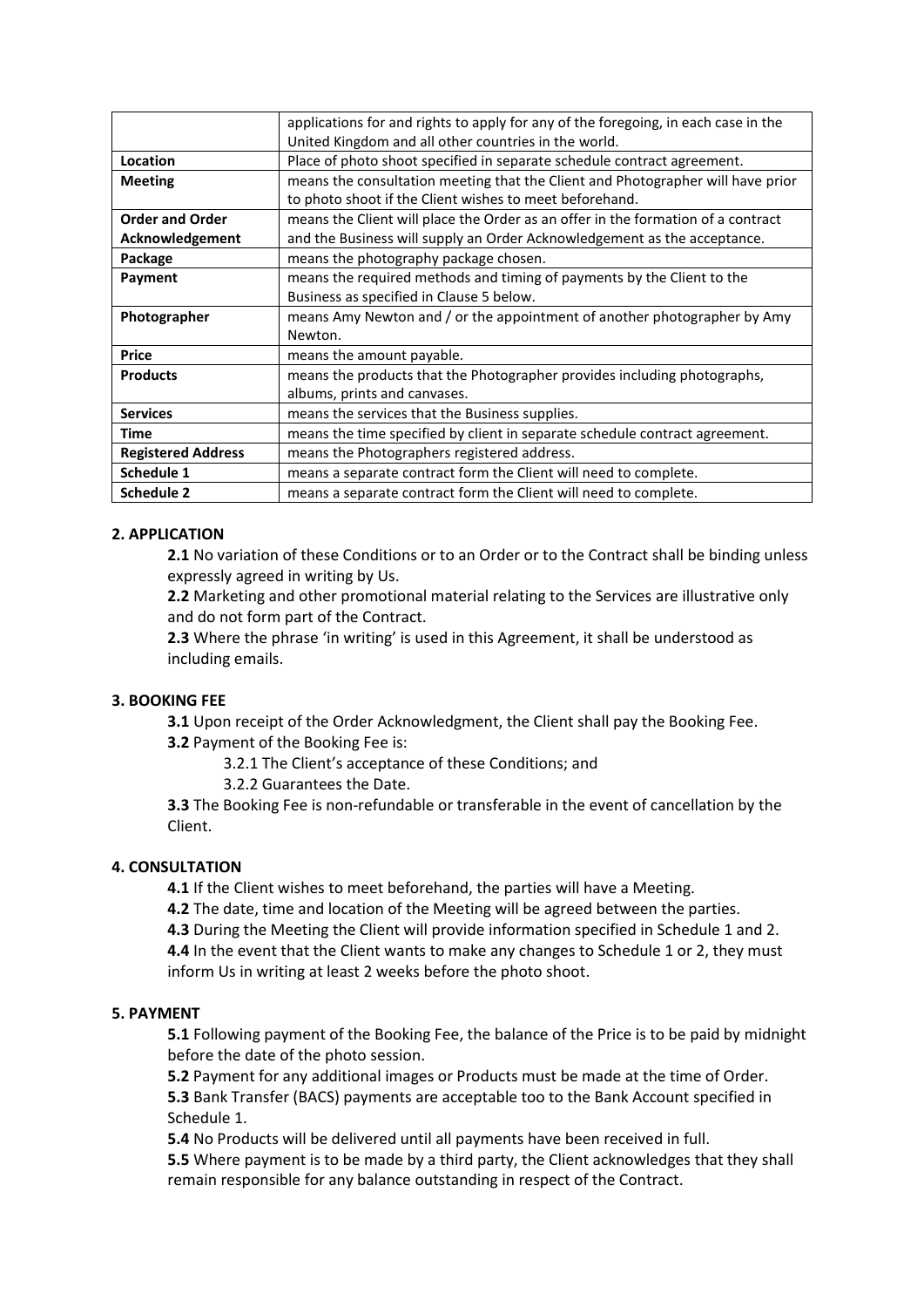**5.6** Failure to make payment by the dates stipulated may result in cancellation. Late payments will attract an administration charge of £50.

**5.7** Where any sums due under this Contract are not paid in full by the due date, We may: 5.7.1 charge interest, without limiting our other rights;

5.7.2 interest shall accrue on a daily basis and apply from the due date for Payment until actual Payment in full, whether before or after judgment.

# **6. PRIVACY AND PERMISSIONS**

**6.1** We agree to respect Your privacy and take all reasonable steps to comply with the requirements of the EU General Data Protection Regulations (GDPR).

**6.2** When We take photographs, We are entitled to assume that all persons attending the photo shoot are happy to have their photograph taken.

**6.3** We may use photographs for promotional purposes with images appearing on our website, e mails, social media, in Our printed materials produced for promotional purposes including leaflets, posters and in any materials sent out to prospective customers. If You would like further information or to tell Us that You do not consent to images being used in the above ways, please contact Us.

**6.4** The Photographer may take behind the scene shots on the day of the photo shoot. You, the Client, agree that you are happy for the Photographer to do this on the day.

# **7. LICENCE AND COVERAGE**

**7.1** The Photographer is granted artistic licence in relation to the poses photographed and the locations used. Although every effort will be made to comply with the Client's requests, the Photographer's judgement regarding the location, poses and number of photographs taken shall be deemed correct and not subject to dispute.

**7.2** Whilst the Photographer shall endeavour to fulfil the Client's requests, the Photographer cannot be held responsible for non-availability of subjects, attendees/subjects co-operation or adverse weather conditions that may delay or render impossible the progress of proceedings thus preventing the coverage of some shots and as such the Photographer cannot guarantee any specific picture, background or group arrangement.

**7.3** It is the responsibility of the Client to ensure the Photographer is provided with their requirements for certain photographs that they would like in advance of the photo shoot eg particular group shots. The Photographer is not responsible for any specific missing photographs that are not specified in Schedule 2.

## **8. COOPERATION**

**8.1** The Client is responsible for the co-operation of all persons involved with the Photo Shoot. Any time taken for the client to attempt to gain co-operation from any person involved, will come off the overall photography time booked in. If extra time is needed, the Photographer may be able to offer extra time at an additional cost however cannot guarantee this due to other shoots being booked in straight after. Therefore the Photographer will recommend the photography time required based on the type of photoshoot booked in and cannot be held responsible if the chosen time booked in by the Client is not suitable on the day. The Photographer has to be strict with time slots to avoid late attendance of next photo shoot

**8.2** Any damaged equipment by any participants on the day of the photo shoot, the Client is responsible to cover any repair/replacement costs.

# **9. IMAGE AND REPRODUCTION**

**9.1** All print and presentation sizes quoted are approximate and subject to change at the discretion of the Photographer and may be subject to slight variation. Whilst every effort will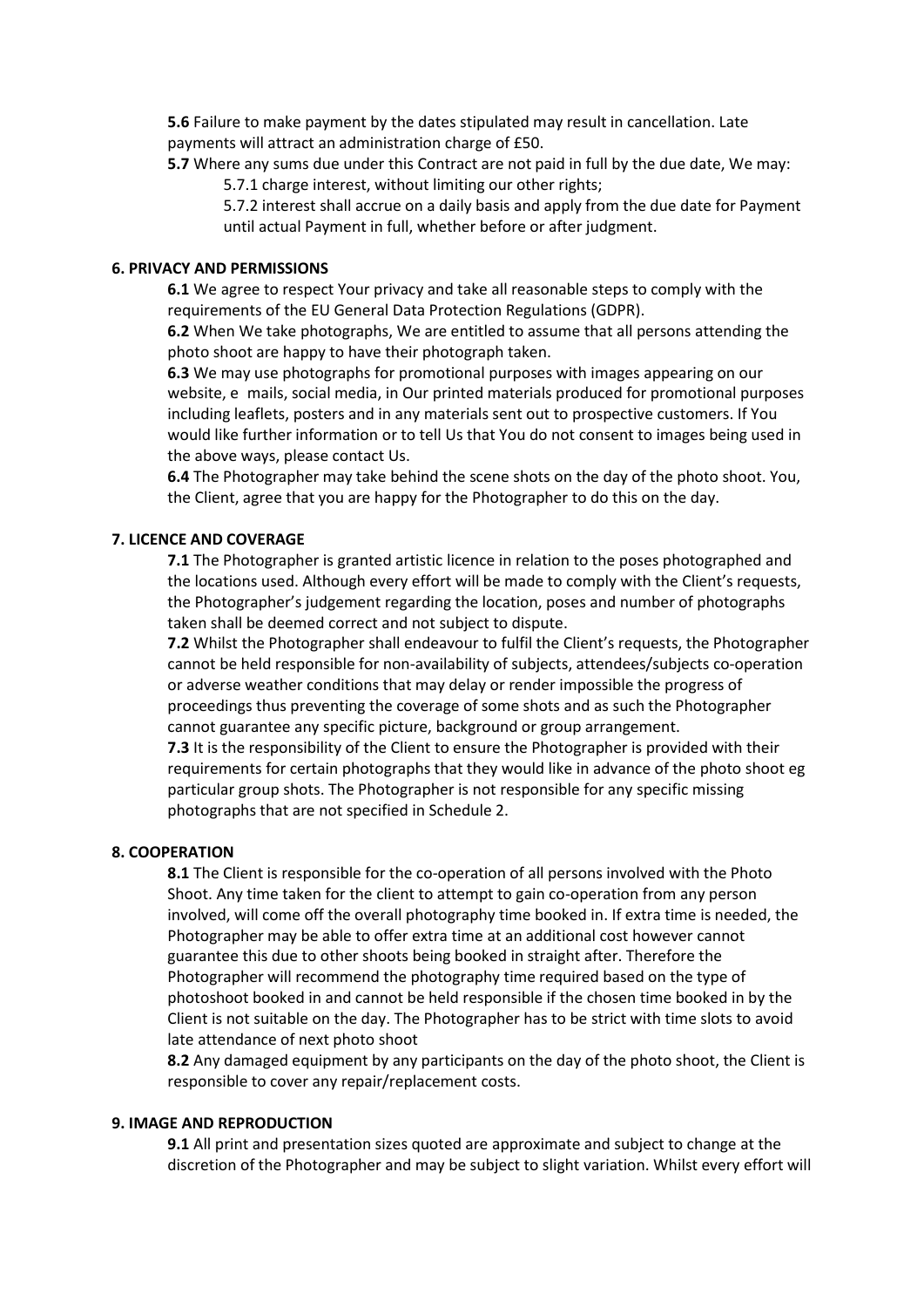be made, the Photographer cannot guarantee exact colour matching and is not held responsible for any colour variations which may occur due to light and location variations. **9.2** Due to limitations of computer monitors and variations of computer operating systems, it is understood that images viewed via this method may appear differently according to the specification of each monitor/computer and that prints may not match images rendered on any particular computer monitor.

# **9.3** We will:

9.3.1 store the RAW files for 3 months after the Photo Shoot.

9.3.2 provide You with JPEG files on a USB pendrive.

9.3.3 store JPEG files for as long as We deem is necessary.

**9.4** Where images are made available for use on a USB, reasonable steps are taken to ensure compatibility, but you acknowledge that USBs may not play on all devices including and not exclusive to computers.

**9.5** Only quality branded USBs are used and each is checked prior to delivery. However, it remains the responsibility of the Client to check for in-transit damage. The Photographer cannot be held responsible for damage to equipment resulting from defective media. **9.6** The Photographer will NOT provide the Client with any unedited, RAW photographs. In order to get the specific high quality shots that the Photographer will provide the Client with, it might take a few photo captures to get this due to angle experimentation, lighting changes or moving subject. The Photographer wishes to maintain a high quality and level of professionalism and reputation, therefore this would not be an option to the Client under any circumstances.

**9.7** It is not guaranteed that 'sneak peek' shots will be provided to the Client, due to Photographer workload. The Photographer will do their best to provide up to 3 photographs before the 3 week deadline however cannot guarantee this and so this is to be respected by and acceptable to the Client. If the Client wishes to be sent a couple of images the day after the Photo Shoot for social media purposes, they must specify this at the time of Booking to allow the Photographer to book this time in. Otherwise, due to workload, this might not be possible for the Photographer to provide.

# **10. RETOUCHING**

**10.1** We will edit all images to a high quality using retouching, digital manipulation and artist finishing.

**10.2** Any additional changes required by the Client, such as personal features, colours, adding/removing of people, will come at an additional cost and therefore will take longer than 3 weeks for you to receive your images. The expected time of this will depend on the amount of edited images required by the Client.

## **11. RE-ORDERS**

**11.1** All re-orders shall be treated as an extension of the Contract and no responsibility for any error will be accepted unless provided in writing.

**11.2** There will be an additional charge for re-orders. You must provide the re-order in writing.

## **12. PRODUCTS**

**12.1** The photographs will be available on a USB and ready to collect from the Photographers registered address:

12.1.1 No later than 3 weeks after the Photo Shoot.

12.1.2 We will contact you when the USB is available to collect from the Registered Address.

**12.2** For prints, canvases and/or photo books in your chosen package: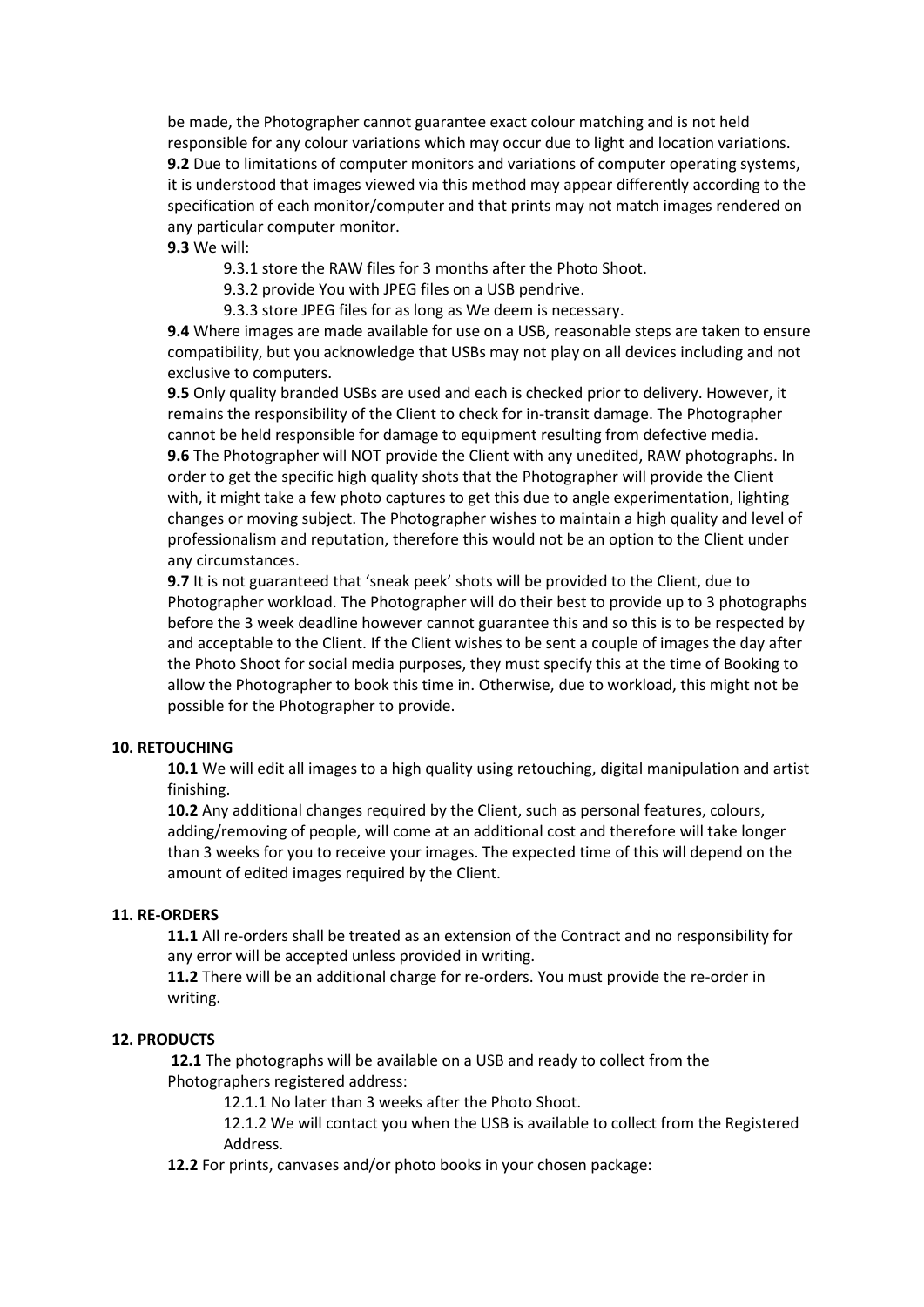12.2.1 you will have 1 month from the date that the photographs become available to select the photographs.

12.2.2 Failure to comply with clause 12.2.1 will result in the Client not receiving their products; and no refund will be given.

12.2.3 For any photo books, it is the Client's responsibility to decide on their book colours, themes, appearance/finishes and amount of imagery they would like in the album depending on pages they would like.

12.2.4 It is the Photographer's responsibility to decide on the overall image layout and positioning unless it is agreed otherwise by writing.

12.2.5 The Client will be allowed one overall change to their layout. Any additional changes required after this will come at an additional charge due to the editing time taken.

12.2.6 The Client must provide confirmation/written approval to the Photographer before any photo book is ordered.

**12.3** Where a Product is no longer available, a suitable alternative of similar quality will be offered. An alternative will be deemed as correct and acceptable to the Client. Any surcharge resulting from the order of a new Product following rejection of a replacement will be the responsibility of the Client.

## **13. DELIVERY**

**13.1** Usually Products will be ready for collection/delivery up to 6 weeks after the Client has chosen their image orders. However, there has been a recent shortage in fuel and issues regarding transport. Therefore, any products ordered may arrive later than usual. The Photographer will do their very best to provide any products ordered on time however this cannot be guaranteed at present.

**13.2** You can collect the Products from the Registered Address free of charge; or **13.3** For an additional charge; the Products can be delivered to your chosen address either by tracked Royal Mail or by the Photographer herself if the address is within 10 miles from the Registered Address.

## **14. OWNERSHIP**

**14.1** All rights in images shall remain the sole property of the Photographer at all times unless otherwise specified in Schedule 1.

**14.2** All Products shall remain the property of the Photographer until Payment is received in accordance with Clause 5.

**14.3** Any images or copies of images whether stored digitally or otherwise and any computer program including any source or object code, computer files or printed documentation relating to such images are protected by the Copyright, Designs and Patents Act 1988 (as amended) and remain the copyright of the Photographer at all times unless otherwise specified in Schedule 1.

## **15. ALTERNATIVE PHOTOGRAPHER**

**15.1** In the unlikely event of the main Photographer being unable to carry out your photo shoot due to unforeseen circumstances, the Photographer will check availability to carry out the photo shoot on an alternative date suitable for the Client. If the Client wishes to cancel and appoint another photographer, the Photographer will provide a refund of any Payments made by the Client and the Terms shall cease to apply to either Party. It is the Clients responsibility to sort out new contracts/terms with the Alternative Photographer based on the contract/terms of the Alternative Photographer.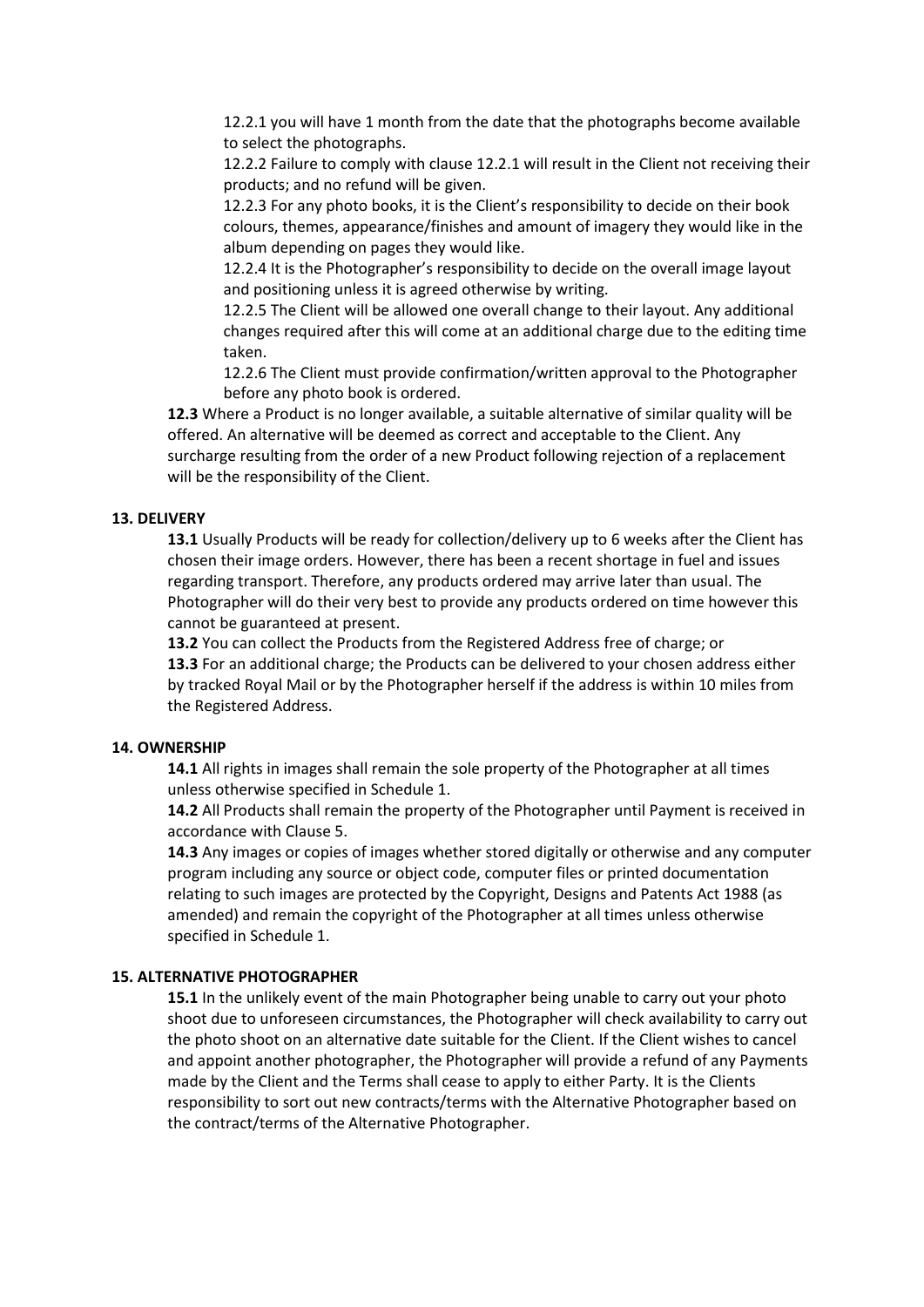## **16. LIMITATION OF LIABILITY**

**16.1** If you fail to comply with the terms of this Agreement, the Services will no longer be available to you without further notice.

**16.2** We will not be liable for any loss or damage whatsoever whether direct, indirect, consequential or incidental, actual or anticipated of any the following:

16.2.1 profit;

16.2.2 data (or corruption of data due to viruses or any other technological error or fault);

16.2.3 contact;

16.2.4 opportunity;

16.2.5 reputation or goodwill.

**16.3** We do not make any representations or warranties of any kind, whether express or implied, about the completeness, accuracy, reliability, suitability or availability of the Site and Services, the information or merchantability of any part, feature or content contained on the Site for any particular purpose. This includes any links or references to third-party websites.

**16.4** Any other provision in this Agreement does not attempt to exclude or limit in any way, our liability for the following:

17.4.1 death or personal injury caused by our negligence;

17.4.2 fraud or fraudulent misrepresentation;

17.4.3 wilful misconduct;

17.4.4 any other matter for which it would be illegal for us to exclude or attempt to exclude our liability.

**16.5** Any directions issued to the Client or their guests during a photographic shoot are deemed to be said at persons own risk. The Photographer cannot be held responsible for any personal accidents during a photography shoot.

## **17. INSURANCE**

**17.1** We will maintain Public Liability and Professional Indemnity insurance at all times. **17.2** In the unlikely event of a total photographic failure or cancellation of this Agreement by either party or in any other circumstance, the liability of one party to the other, shall be limited to the total value of the Agreement.

## **18. FORCE MAJEURE**

The due performance of this contract is subject to alteration or cancellation due to a Force Majeure event.

# **19. CONDUCT AND COMPLAINTS**

**19.1** It is the responsibility of the Client to ensure that all persons involved in the Photo Shoot co-operates on the Date.

**19.2** All complaints shall be raised by the Client directly to Us in writing within 14 days of the occurrence which gives rise to the complaint. We will consider the complaint and shall provide a response to the Client within 14 days of receipt of the complaint.

**19.3** In the unlikely event of an unresolved complaint, the Client may request the Guild of Photographers to mediate but only on the basis that its decision shall be final and binding upon both parties.

## **20. DISPUTES**

**20.1** Subject to Clause 19 above, the Parties irrevocably agree that the courts of England and Wales shall have exclusive jurisdiction to settle any dispute or claim arising out of, or in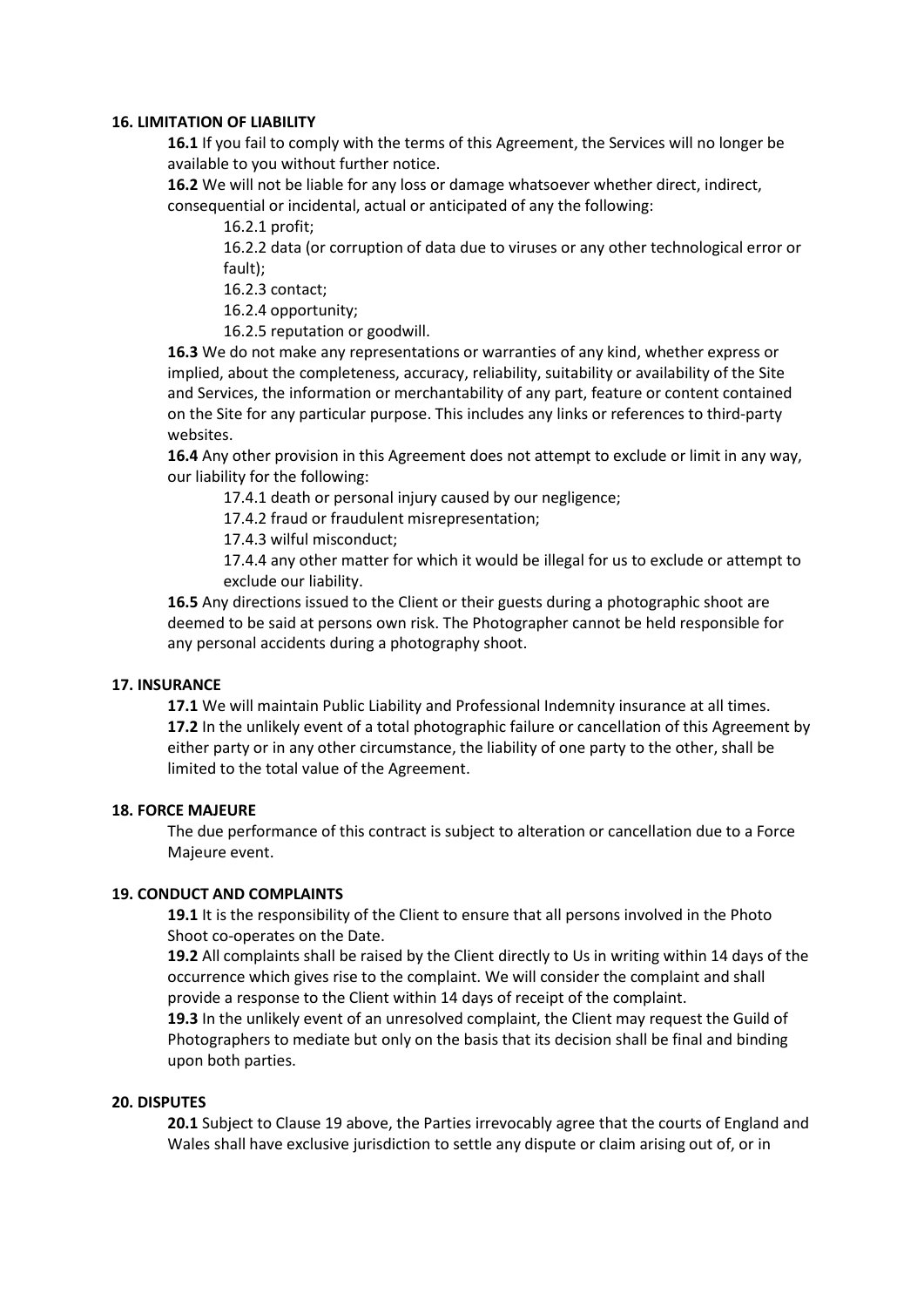connection with, the Contract, its subject matter or formation (including non-contractual disputes or claims).

**20.2** The Client recognises that any breach or threatened breach of the Contract may cause Us irreparable harm for which damages may not be an adequate remedy. Accordingly, in addition to any other remedies and damages available to Us, the Client acknowledges and agrees that We are entitled to the remedies of specific performance, injunction and other equitable relief without proof of special damages.

## **21. CANCELLATION**

**21.1** Where We must cancel the Contract, due to circumstances beyond our control, the full amount of the Booking Fee and any further Payments received will be returned to the Client. **21.2** Should the Client wish to cancel this Contract at any time, notice of cancellation must be given in writing to Us and the cancellation fees are as follows:

21.2.1 Cancellation more than 2 months before the Photo Shoot - We will retain the Booking Fee.

21.2.2 Cancellation between 1-2 months prior to the Photo Shoot - You will be liable to pay 50% of the Price.

21.2.3 Cancellation less than 1 month prior to the Photo Shoot - You will be liable to pay 100% of the Price.

**21.3** Where the Client wishes to postpone the Photo Shoot, the Price will remain the same as long as the Photographer can reschedule to the Client's new chosen date and product prices have not increased. If prices of products have increased, this will be added onto your original price quoted.

## **22. PERFORMANCE**

The Services shall be deemed performed on completion of the performance of the Services as specified in the Order Acknowledgement.

## **23. INTELLECTUAL PROPERTY RIGHTS**

All Intellectual Property Rights in the images and Products shall remain Ours unless otherwise specified in Schedule 1.

## **24. SEVERANCE**

**24.1** If any provision of the Contract (or part of any provision) is or becomes illegal, invalid or unenforceable, the legality, validity and enforceability of any other provision of the Contract shall not be affected.

**24.2** If any provision of the Contract (or part of any provision) is or becomes illegal, invalid or unenforceable but would be legal, valid and enforceable if some part of it was deleted or modified, the provision or part-provision in question shall apply with such deletions or modifications as may be necessary to make the provision legal, valid and enforceable. In the event of such deletion or modification, the parties shall negotiate in good faith in order to agree the terms of a mutually acceptable alternative provision.

## **25. EPIDEMIC/PANDEMIC**

**25.1** In the unlikely event of an epidemic/pandemic, the Photographer may not be able to carry out work and therefore may result in a cancellation or postponing your booking to a later date.

**25.2** If the Photo Shoot must be postponed to a later date due to a Pandemic, then:

25.2.1 The Photographer will arrange with the Client a new suitable date when allowed to go ahead.